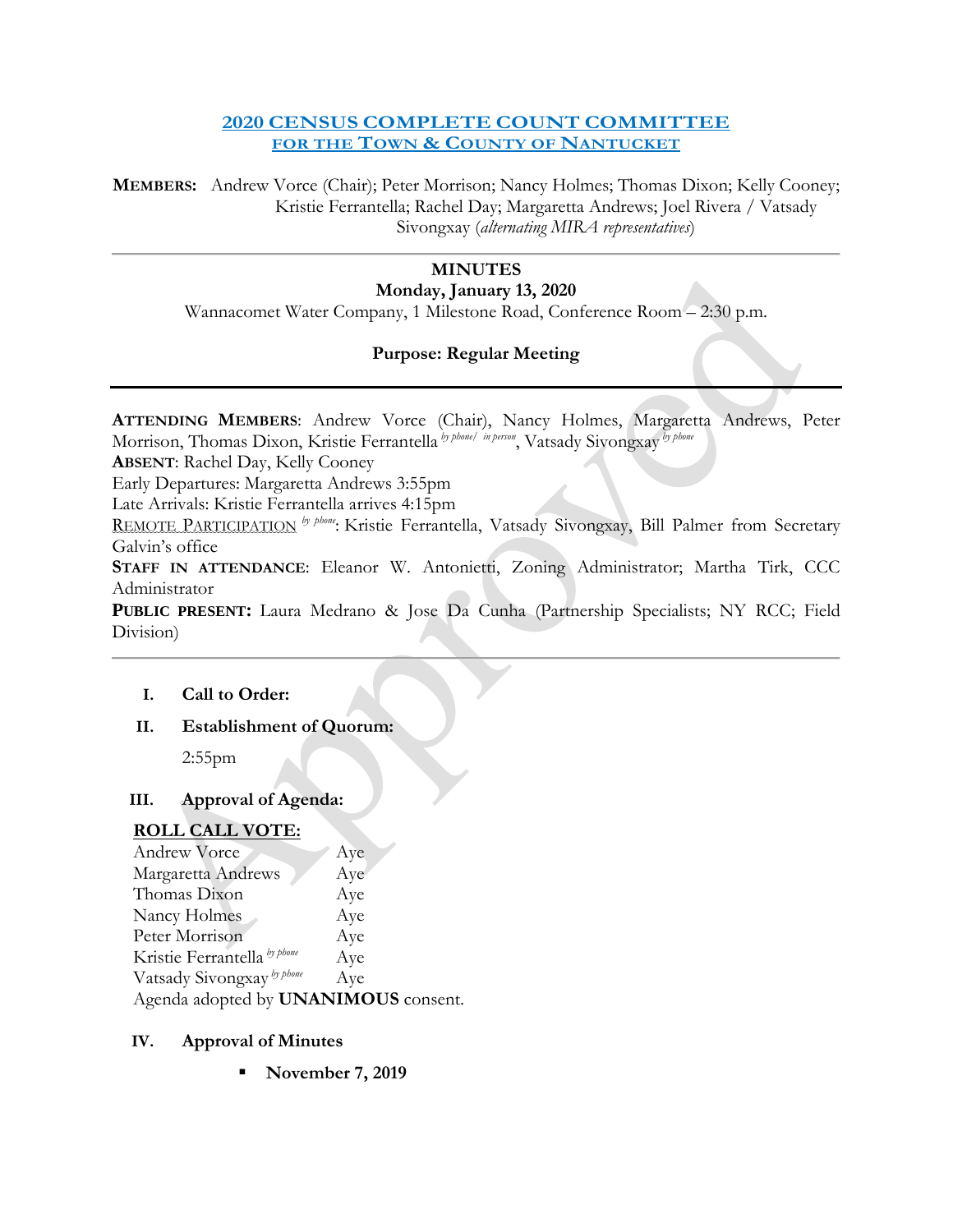**MOTION** was made by Margaretta Andrews and seconded that the 2020 Census CCC does hereby approve the Minutes for the meeting on November 7, 2019.

#### **ROLL CALL VOTE:**

| Andrew Vorce                                 | Aye |  |
|----------------------------------------------|-----|--|
| Margaretta Andrews                           | Aye |  |
| Thomas Dixon                                 | Aye |  |
| Nancy Holmes                                 | Aye |  |
| Peter Morrison                               | Aye |  |
| Kristie Ferrantella by phone                 | Aye |  |
| Vatsady Sivongxay <sup>by phone</sup>        | Aye |  |
| Minutes adopted by <b>UNANIMOUS</b> consent. |     |  |

#### **V. Public Comments:**

Chair will take comments at any time during the meeting.

#### **VI. Introduction of Guests**

Martha Tirk, Census Committee Administrator Laura Medrano is still the liaison along with Jose Da Cunha (coordinator for Bristol County) for New York Region Field Division of the U.S. Census Bureau

### **VII. Action / Discussion Items:** *(Votes may be taken)*

A. **CONTINUED** Discussion - Implementation "2020 Census Integrated Partnership and Communications Plan"

MORRISON putting together rigorous schedule. Starting by reframing how the census is perceived. A lot of money hinges on accurate census that will benefit the public school children. The schools are trusted by immigrants and are the anchor for the reluctant to respond communities. Health care offices and religious gatherings are critical. Working to connect with schools, trusted individuals, and other organizations such as the Civic League which has 2,000+ dues paying members.

HOLMES Town census is being mailed this week with Martha's insert.

TIRK Recaps meeting between Maria Partida, Regina Zinser, Laura (Medrano) and Jose (Da Cunha). Using grant funding to do island-wide postal patron mailing to everyone who gets mail on the island. English, Spanish, and Portuguese are most common languages spoken here. Maria asked if any human rights organization involved and we reassured them that MIRA is involved.

HOLMES suggests giving the pastors relevant documents and ask them to consider – after April  $1^{st}$  – talking about this at the end of the service.

MEDRANO Maria (Partida) is going to talk to Father Carlos to see if he can address the congregation. DA CUNHA Maria and Regina (Zinser) are critical trusted voices with direct links to the community.

SIVONGXAY*by phone* MIRA has a lot of major civil rights organizations on board.

CONSENSUS Need to get accurate information out there. There is a misinformation campaign. CLARIFICATION Enumerator will reach back out to respondents who don't complete the census. There are internal systems in place to fill in the blanks, although it depends on which question is left blank. Missing one question does not disqualify. There are 10 items on the census.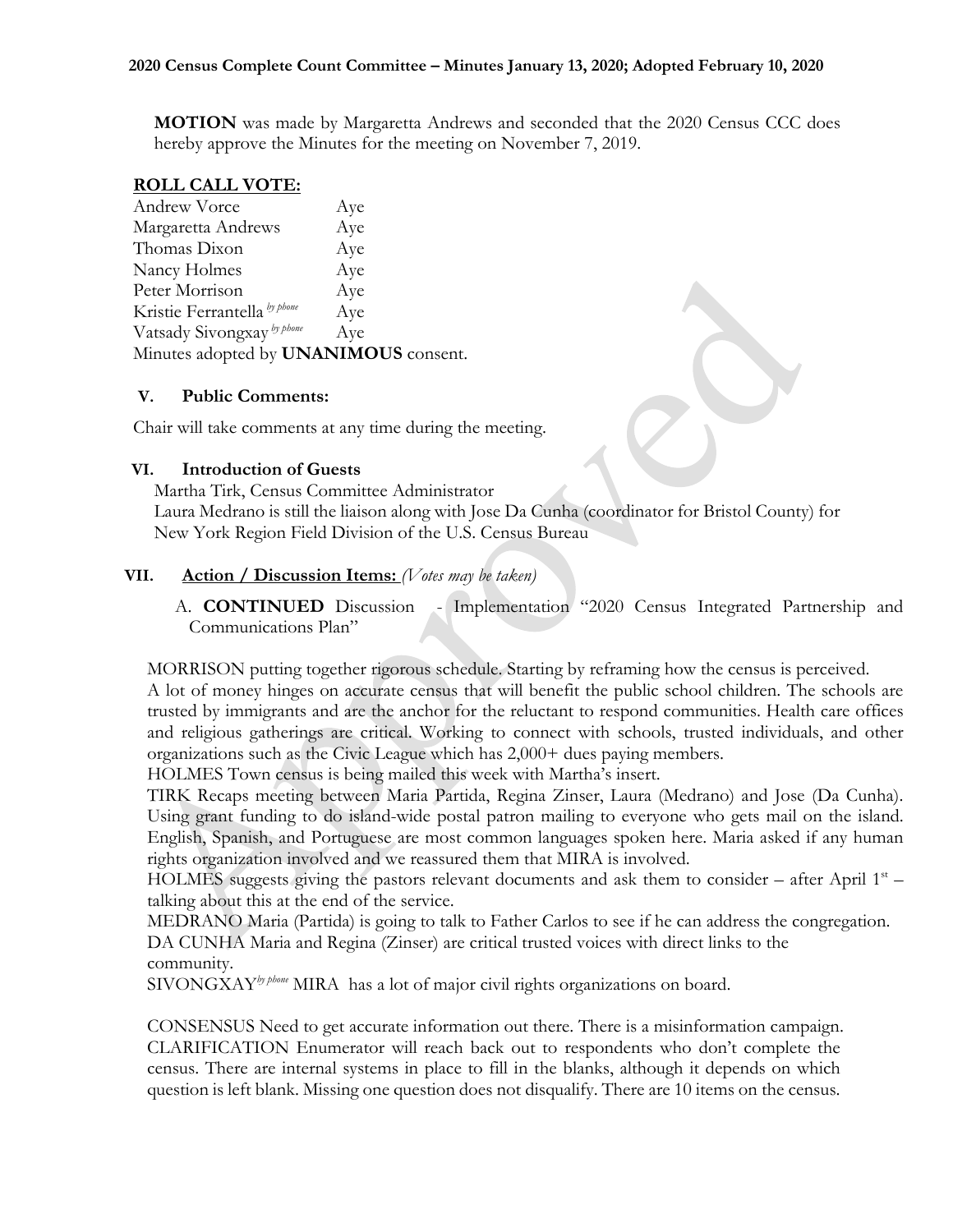TIRK The mailer will include information about safety, confidentiality, why it matters, instructions for completing over the phone or on line. The specific phone number and website are forthcoming. There are 5 mailings coming from Census Bureau.

MEDRANO 2 will be invitations to complete, then the post card, and then the  $3<sup>rd</sup>$  is to non-respondents The first mailing is from March 1-20.

CONSENSUS still concerned about people who get mail via PO Box. This includes all of Sconset and most of Tom Nevers and a lot of Town people.

DA CUNHA explains how mail will reach those locations. Census workers have been on the ground so they have a visual. The Enumerators will hand deliver census questionnaires.

MORRISON the other problem is you have dwellings which might look like a 2-family home but are probably functioning as a dormitory for many families/households. If you leave 2 census forms, who gets them? How do we know where that type of residential occupancy exists?

MEDRANO unique identifier is just your address.

TIRK Respondents can call, say where they live, and once verified, can complete over the phone. Jose speaks Portuguese and Laura speaks Spanish.

MORRISON thinks some people who are leery of computers could work with an assigned student who could help make the phone call.

DA CUNHA For the first time ever, we have digital response capabilities. But there are limitations and fears. Can also respond by phone. There 12 languages available for call in and digital response.

MEDRANO we will have the mobile questionnaire program. She will be available at end of religious service in Spanish and ask if anyone wants to complete it right then with support.

DA CUNHA would be helpful in terms of comfort level to have the pastor make an announcement that we have folks on the ground.

HOLMES (referring to IDEAS THAT COUNT from the N. Y. Regional Office) points out that in some Towns, students have made videos in their own languages. Could use the video program at the NHS or work with NCTV. Elementary School level could create posters. Could have it be a prize-winning poster put up around Town. Also Selfies. Sign a Census Pledge might be too much.

ANDREWS we have many homeless people on island who are living in their cars, in the woods, or couch surfing. Linda Simmons, Unitarian Church pastor, started Soul Suppers for homeless. Generational islanders will also be tough to count.

DISCUSSION about other opportunities and venues for outreach events. Examples include the café at the Stop 'n Shop (WiFi enabled). Martha will contact Wes (The Bean) to see if this could work

Ferry companies could be good partners if they are willing. NHS kids could be asked to help and earn community service hours. Part of recent grant was to provide some incentive for people in the form of gift cards. Need to check on Facebook for Community Dinners schedule and go. Next one is 2/11. Could also partner with Meals on Wheels, post flyers in NCH waiting rooms and at Stop 'n Shop check-out counters

B. **CONTINUED** Discussion – Implementation of Initiatives to promote Complete Count Andrew and Martha will be interviewed by Melissa Murphy for Talk of the Town to air on radio. Florencia Rullo will interview 2 members of CCC to post on Town website.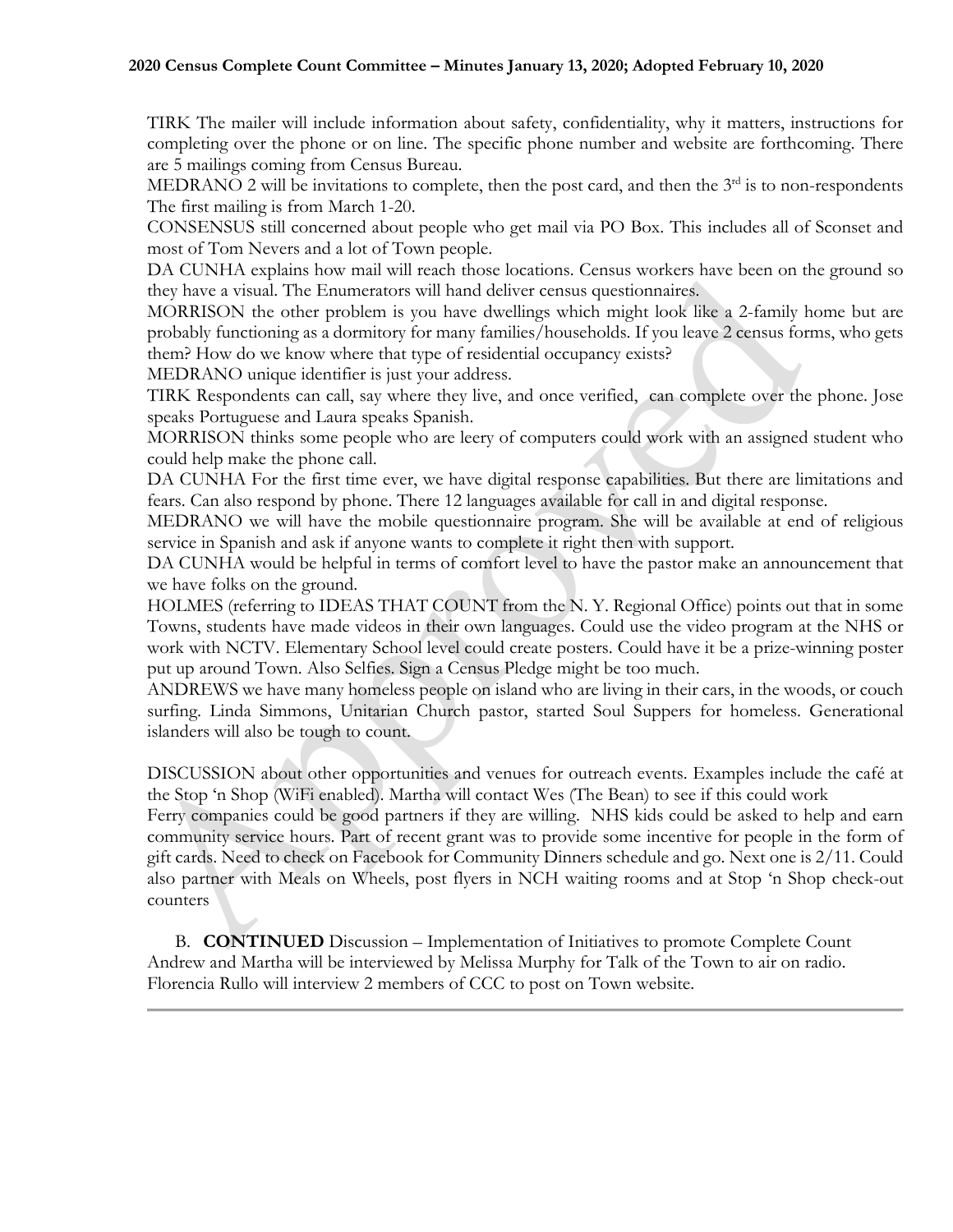#### **2020 Census Complete Count Committee – Minutes January 13, 2020; Adopted February 10, 2020**

Meeting temporarily adjourned at 3:55pm due to lack of physical quorum brought about by departure of Margaretta Andrews.

During interim Florencia Rullo interviews Nancy Holmes and Peter Morrison about the annual Nantucket Town Census and the Federal Census.

Meeting reconvened at 4:21pm with arrival of Kristie Ferrantella

C. Train the Trainers Program

DISCUSSION of logistics and scheduling.

SIVONGXAY *by phone* This is for organizational leaders, key person at agencies where employees interact with the public, people who make strategy or department decisions on how they manage their staff. Main purpose is to talk about developing strategies for reaching out to undercounted communities. Helps people think about what strategies are effective in a collaborative way. Not sure how much partnership there is on island. Future partnerships have come out of this. Has been inspiring for those involved. People have done training within their own organizations (churches, school-to-family liaisons, senior centers, NPOs, key person at Town Clerk's office, Planning Dept., elected officials) based on this model.

DISCUSSION about strategies to reach significant number of people who do not get home mail delivery. Outreach at churches relying upon Pastors who are excellent messengers. Could generate a list of PO Box recipients from our Assessor

TIRK brings up Immigration Resource Center Nantucket, affiliated with the Unitarian Church.

MORRISON points out that we have numerous faith communities that trace to different origins. There is an ambiguity for seasonal residents or our more transient population. Need to map out where and when different groups meet so we can try to connect with them. We have trusted ambassadors.

D. Massachusetts Complete Count Grant Program – Application update VORCE thanks Peter and Margaretta for getting that submitted. We should hear some time this month.

E. Census Bureau Updates

SIVONGXAY*by phone* regarding upcoming State CCC meeting. Key messaging will be Questionnaire – setting up QAC. More information in next couple of weeks.

F. Field Operations for 2020 Census

1. Promoting Census Taker position within community and who is eligible

TIRK will be posting some flyers.

HOLMES has some posters from Census worker who came over from the Cape.

MORRISON suggested sending a copy to Josh Balling. Maybe they would put in on behalf of Civic League – split the cost with Civic League and grant funding. He could pass on to Marianne (Stanton). TIRK will work with Josh (Balling) on that.

2. Local Update of Census Addresses Operation (LUCA) VORCE 100% successful. Also submitted list of new addresses with list of new construction.

G. Schedule MEETING DATES for 2020

CONSENSUS – all meetings to be held at 2:45pm

February 10, 2020